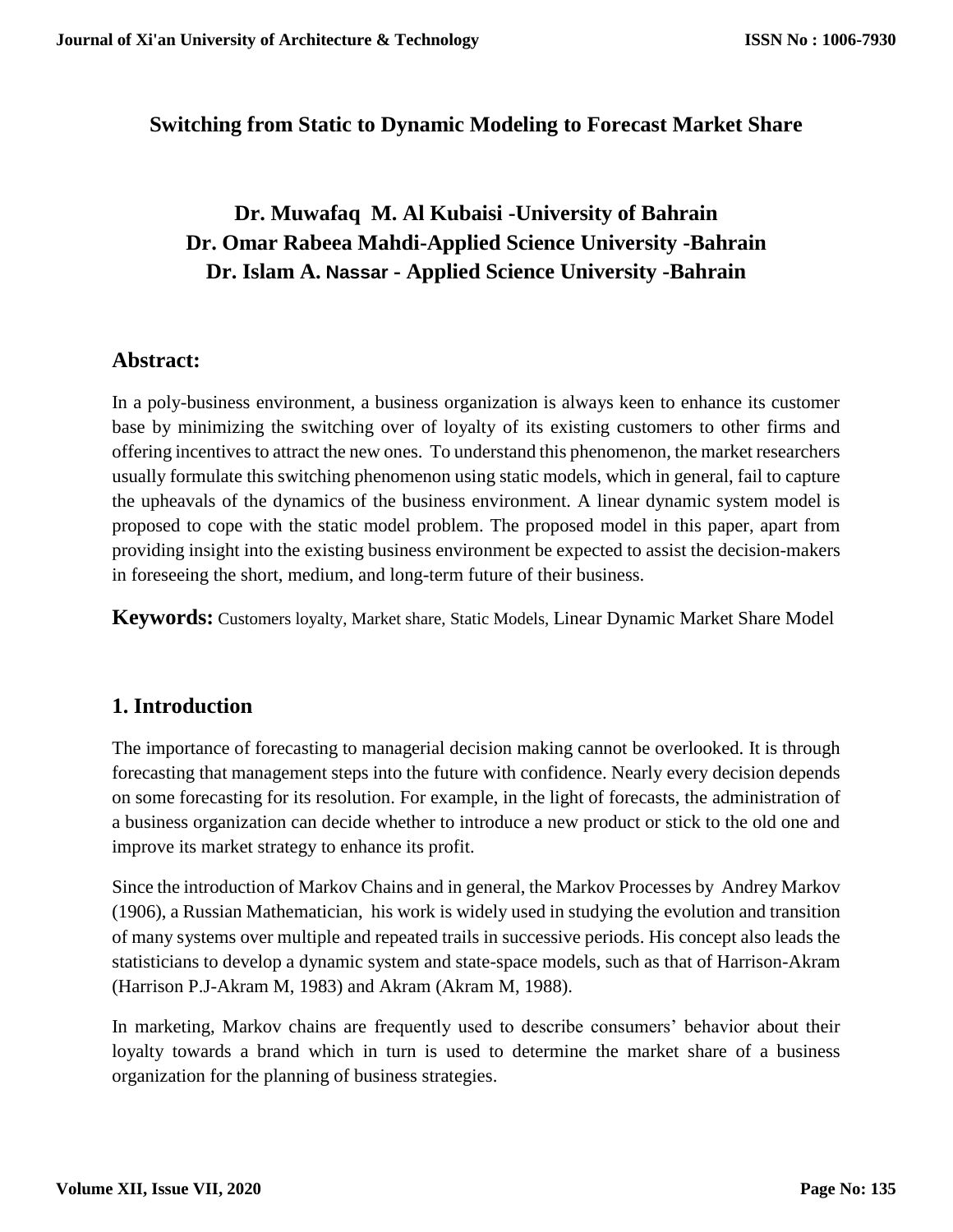In the past, some work has been done by some researchers in the dynamic forecasting, such as Terui N., 1997. Most Market share analysis mainly based on regression models, where market shares are explained by marketing mix variables and some environmental variables (causal data). The predictions by these models are conducted by assuming the future values of these explanatory variables. The specification of future values for marketing variables of competing brands (or companies) can lead to distinctive prediction errors.

The dynamical mechanism of the model does not automatically generate the predicted share by these models, and in this sense, these regression-based models are the static models. ), Kumara (Kumara V., 2002), Quagrainie K. Kwamena, 2004) and Dura (Dura C., 2006).

Most of their work is related to the study-state probabilities, which is static in nature (sweeny, Anderson). Their work is useful for systems whereby interest is to look into the far-flung future by making use of transition probabilities, where the likelihood of being in a particular state at any one period depends only on the state in the immediately preceding period, without updating.

Today, we are living in an era of an ever-changing dynamic world where microprocessors have become part and parcel of our lives. The products based on microprocessors, such as digital cameras, mobiles, and computers, are being updated so fast that we cannot wait for a long time to enjoy the fruit of new technologies. We wish to acquire them at the earliest possible.

From a business point of view, mainly to estimate and forecast market share of these products; therefore, we need to involve dynamic system models since static models cannot capture ups and downs of market share, as these models are not short-sighted.

To cope with this problem, the LDMS model is introduced. This model, dynamic in nature, is entirely capable of forecasting short to long term market share of a product in an optimum manner.

# **2. LDMS Model**

For observations  $y_1$  and  $y_2$ , at time t, on loyalty to the businesses  $B_1$  and  $B_2$  respectively, the LDMS (Linear Dynamic Market share model) is defined as follows.

$$
y_t = F\theta_t + V_t
$$

$$
\theta_t = G\theta_{t-1} + W_t
$$

Where:

$$
y_t = \begin{pmatrix} y_1 \\ y_2 \end{pmatrix}_t
$$
 a Vector of Observations  

$$
F = \begin{bmatrix} f_1 & f_2 & 0 & 0 \\ 0 & 0 & f_3 & f_4 \end{bmatrix}
$$
 a Matrix of Known Functions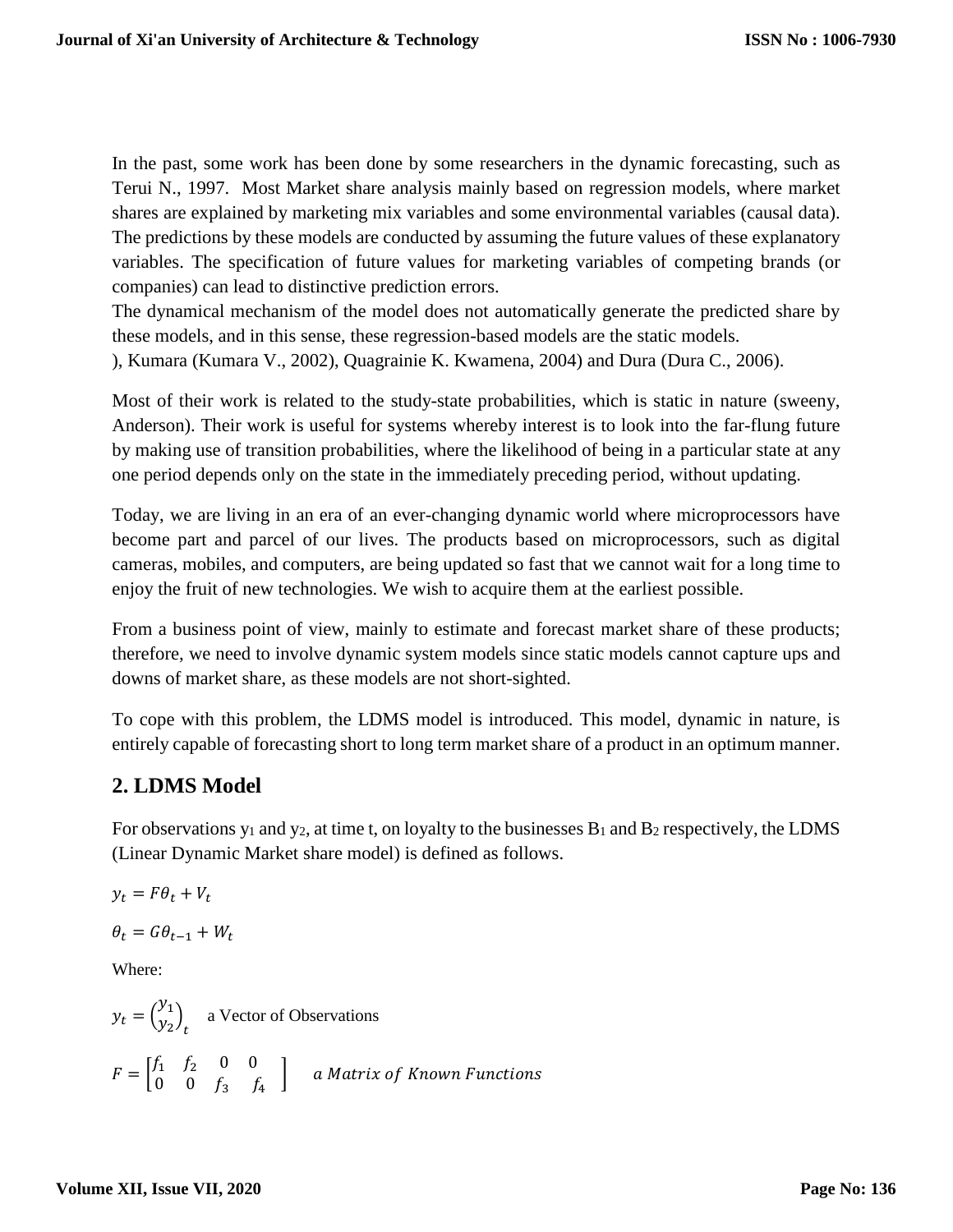$$
\theta_t = \begin{pmatrix} \theta_{10} \\ \theta_{11} \\ \theta_{20} \\ \theta_{21} \end{pmatrix} \quad \text{(State Vector of Parameters)}
$$
\n
$$
G = \begin{bmatrix} G_{11} & 0 \\ 0 & G_{22} \end{bmatrix} \text{(Transition Matrix)}
$$
\n
$$
G_{11} = \begin{bmatrix} 1 & 0 \\ 0 & \lambda_1 \end{bmatrix}
$$
\n
$$
G_{22} = \begin{bmatrix} 1 & 0 \\ 0 & \lambda_2 \end{bmatrix}
$$
\n
$$
0 = \begin{bmatrix} 0 & 0 \\ 0 & 0 \end{bmatrix}
$$

 $\lambda_1$  and  $\lambda_2$  are eigen values of the Loyalty Matrix

$$
L = \begin{bmatrix} L_{11} & L_{12} \\ L_{21} & L_{22} \end{bmatrix}
$$
  
\n
$$
V = \begin{pmatrix} V_1 \\ V_2 \end{pmatrix} \sim N \begin{bmatrix} 0 \\ 0 \end{bmatrix} , \begin{pmatrix} V_1 & 0 \\ 0 & V_2 \end{pmatrix}
$$
  
\n
$$
w = \begin{pmatrix} w_{10} \\ w_{21} \\ w_{21} \end{pmatrix} \sim N \begin{bmatrix} 0 \\ 0 \\ 0 \end{bmatrix} , \begin{pmatrix} w_{10} & 0 & 0 & 0 \\ 0 & w_{11} & 0 & 0 \\ 0 & 0 & w_{20} & 0 \\ 0 & 0 & 0 & w_{21} \end{pmatrix}
$$

$$
W_{10} = (1-\beta) (1 + \lambda_1) (\lambda_1 - \beta) V_t / (\lambda_1 \beta)
$$

$$
W_{11} = (1-\beta) (\lambda_1 - \beta) (1-\lambda_1 \beta) (\lambda_1^2 - \beta) V_t / \lambda_1 \beta^2
$$

$$
W_{20} = (1-\beta) (1+\lambda_2) (\lambda_2-\beta) Vt / (\lambda_2\beta)
$$

$$
W_{21} = (1-\beta) (\lambda_2 - \beta) (1-\lambda_2\beta) (\lambda_2^2 - \beta) V_t / \lambda_2 \beta^2
$$

β is a smoothing coefficient, such that  $0 < \beta < \min (\lambda_1^2, \lambda_2^2)$ 

# **3. Estimation of the parameters of the model**

At time t-1, For known data  $D_{t-1} = \{y_1, ..., y_{t-1}\}$  the prior  $(\theta_{t-1}, | D_{t-1}) \sim N[m_{t-1}; C_{t-1}]$  the posterior  $(\theta_t | D_t) \sim N[m_t; C_t]$  is obtained through the following recurrence equations: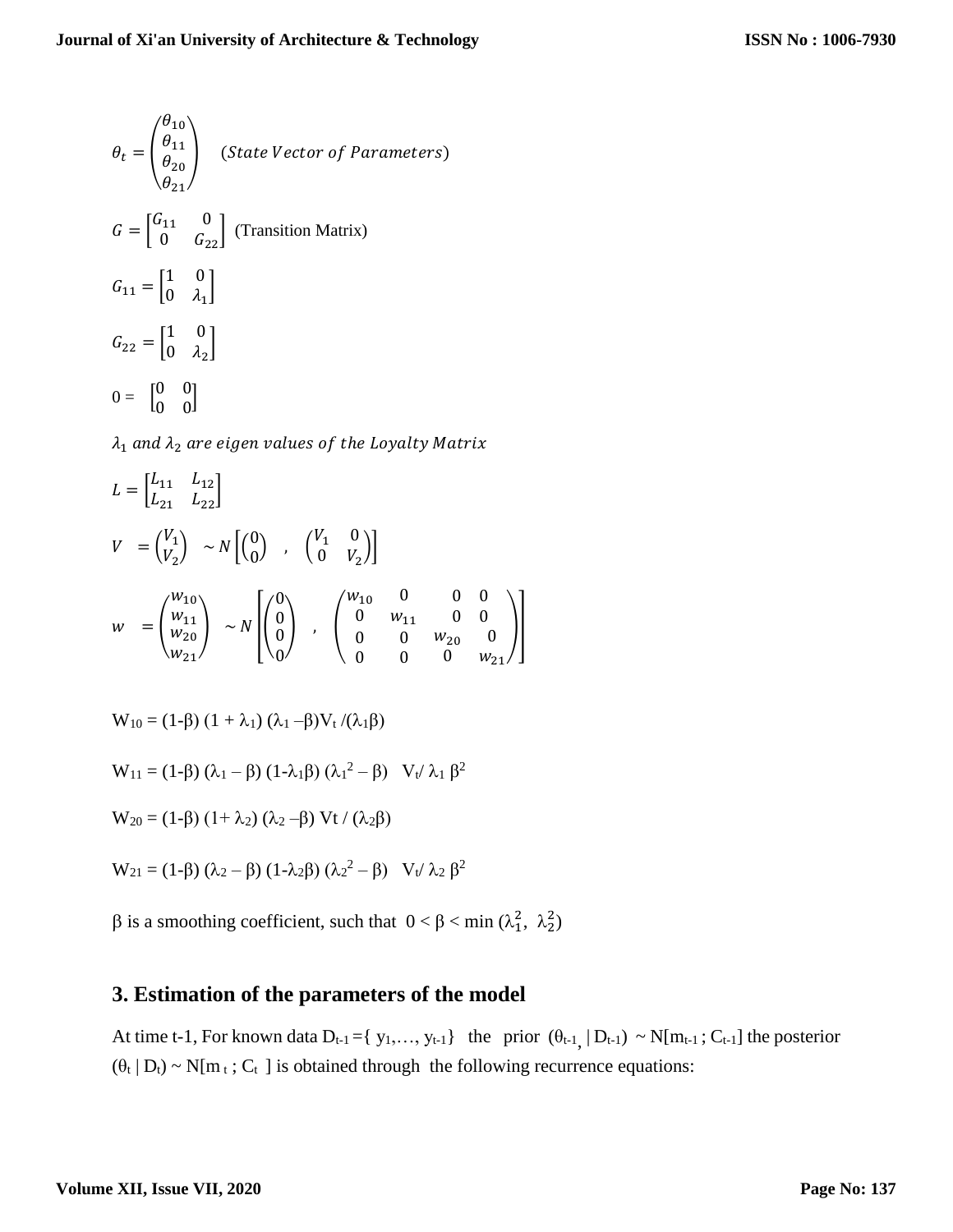$$
R_{t} = G C_{t-1} G' + W_{t}
$$
  
\n
$$
A_{t} = R_{t} F[I + FR_{t} F]^{-1}
$$
  
\n
$$
C_{t} = [I - A_{t} F] R_{t}
$$
  
\n
$$
m_{t} = G m_{t-1} + A_{t} [y_{t} - FG m_{t-1}]
$$
  
\n
$$
e_{t} = y_{t} - FG m_{t}
$$

To which time t:

R is a system matrix

C is a Covariance matrix

A is an updating or gain vector

I is an identity matrix.

F and **G** are as defined earlier.

All matrices and vectors are assumed to be compatible in dimensions with their associated vectors and matrices of the system. Analogous to linear control theory, these stochastic difference equations cluster themselves into an ensemble of a closed loop of the linear system(Akram M.Chaudhry and Irfan Ahmed 2007).

 $V_1$  and  $V_2$ , the observation variances of market share, are found from the past observed data and used for computation of  $w_{10}$ ,  $w_{11}$ ,  $w_{20}$ ,  $w_{21}$  the components of the W matrix.

For more discussion, see Akram, 1990 & 1994).

### **4. Forecasting the Market Share**

By the updated estimate of  $m_t$  of the parameter $\theta$ , the K=1, 2…, steps ahead forecasts  $\mathfrak{I}_{t+k}$  of market share are generated through the forecast function:

 $\mathfrak{I}_t(k) = \mathfrak{I}_{t+k} = FG^k \mathfrak{m}_t$ 

### **5. Special Cases**

(i) Generally, for non-seasonal and non-cyclical data, the components of the F- vector:  $f_1 = f_2$  =  $f_3 = f_4 = 1$  are considered.

(ii) The model is written in a diagonal form. However, If required, It may be transformed into a canonical form using the transformation procedure of Akram (Akram M,1988).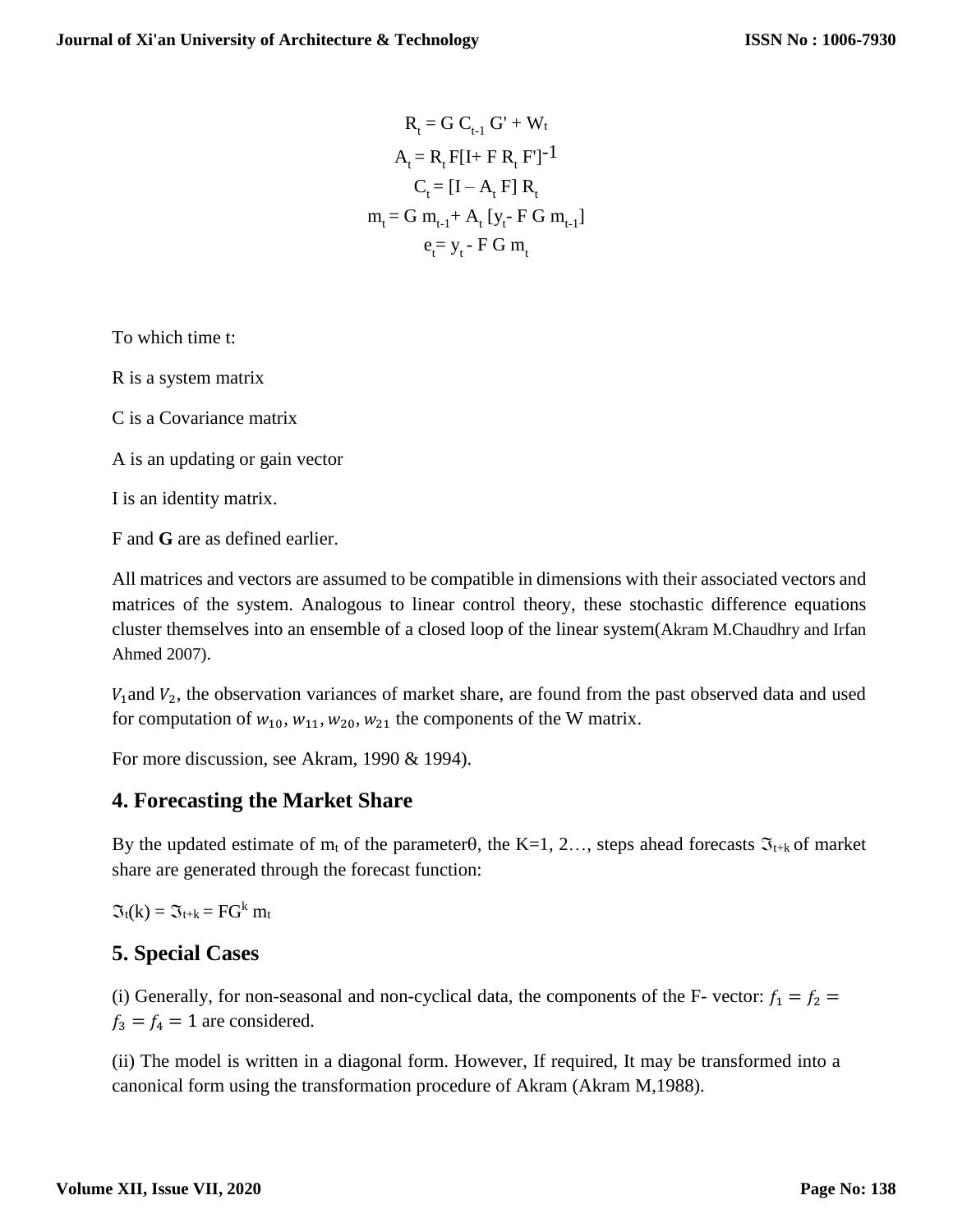## **6. Model Practical Implications**

To apply the model and estimate its parameters through the above recurrence equations, prior information is provided as follows.

$$
m_0=\begin{pmatrix} m_{10} \\ m_{11} \\ m_{20} \\ m_{21} \end{pmatrix}
$$

Where:

 $m_{10}$  *and m<sub>11</sub>* are prior information of n the parameters  $\theta_{10}$  *and*  $\theta_{11}$ , the level and growth state vector parameters of the model.

 $m_{20}$  *and*  $m_{21}$  are prior information on the parameters  $\theta_{20}$  *and*  $\theta_{21}$  the level and the growth state vector parameters and the growth state vector parameters of the model.

$$
C_0=\begin{array}{c}\begin{pmatrix}C_{10}&0&0&0\\0&C_{11}&0&0\\0&0&C_{20}&0\\0&0&0&C_{21}\end{pmatrix}\end{array}
$$

Where:

 $C_{10}$  and  $C_{11}$  are the prior information on the variances of the state vector parameters " $\theta_{10}$  and  $\theta_{11}$ " of the model.

 $C_{20}$  and  $C_{21}$  are the prior information on the variances of the state vector parameters  $\theta_{20}$  and  $\theta_{21}$ of the model.

Here, it is assumed that the priors are known. If the priors are unknown, then flat priors may be considered. In this case, the effect of the priors eliminated after about 30 iterations of the parameter updating mechanism. For more discussion, see Akram (Akram M, 1994).